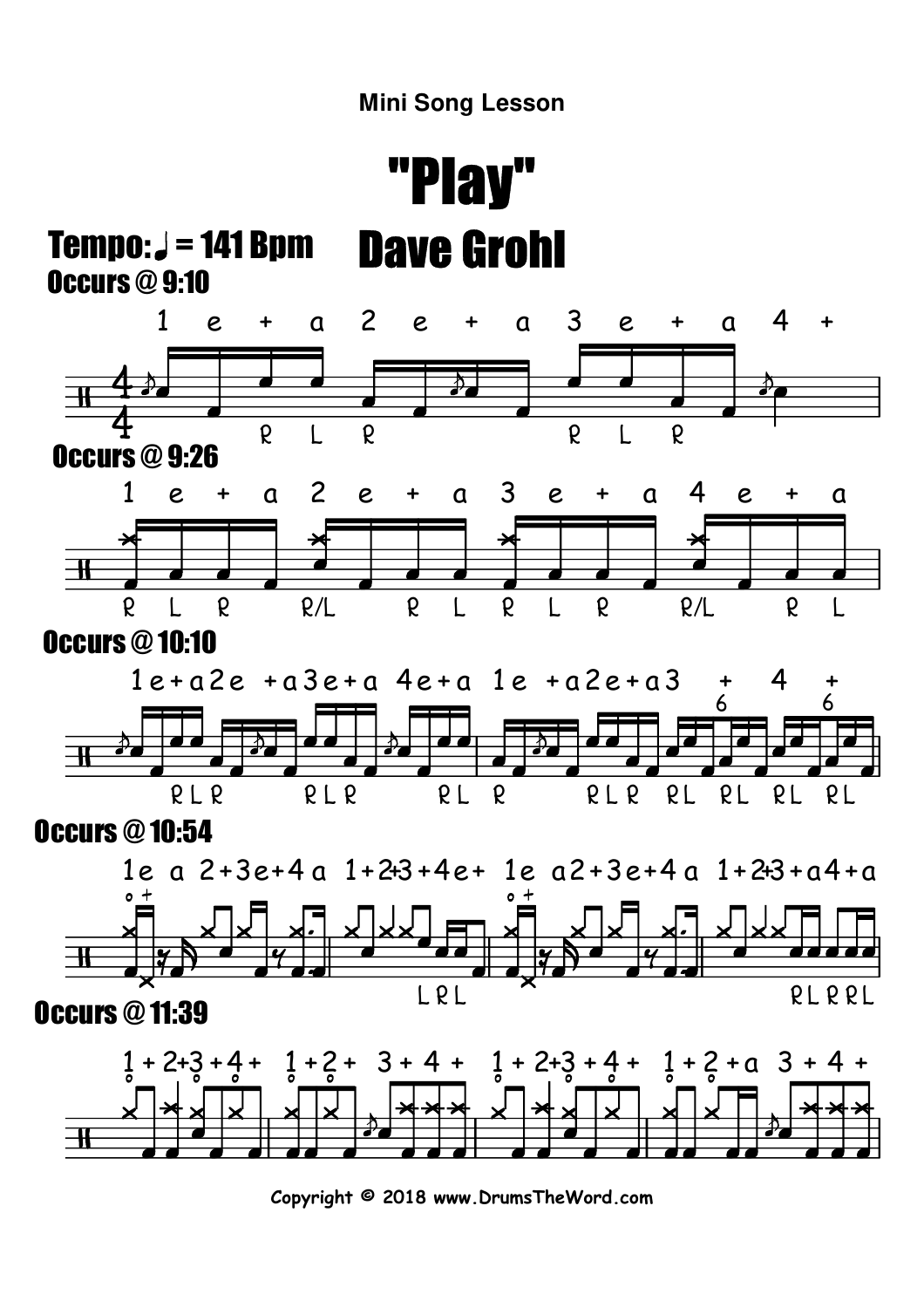



**Copyright © 2018 www.DrumsTheWord.com**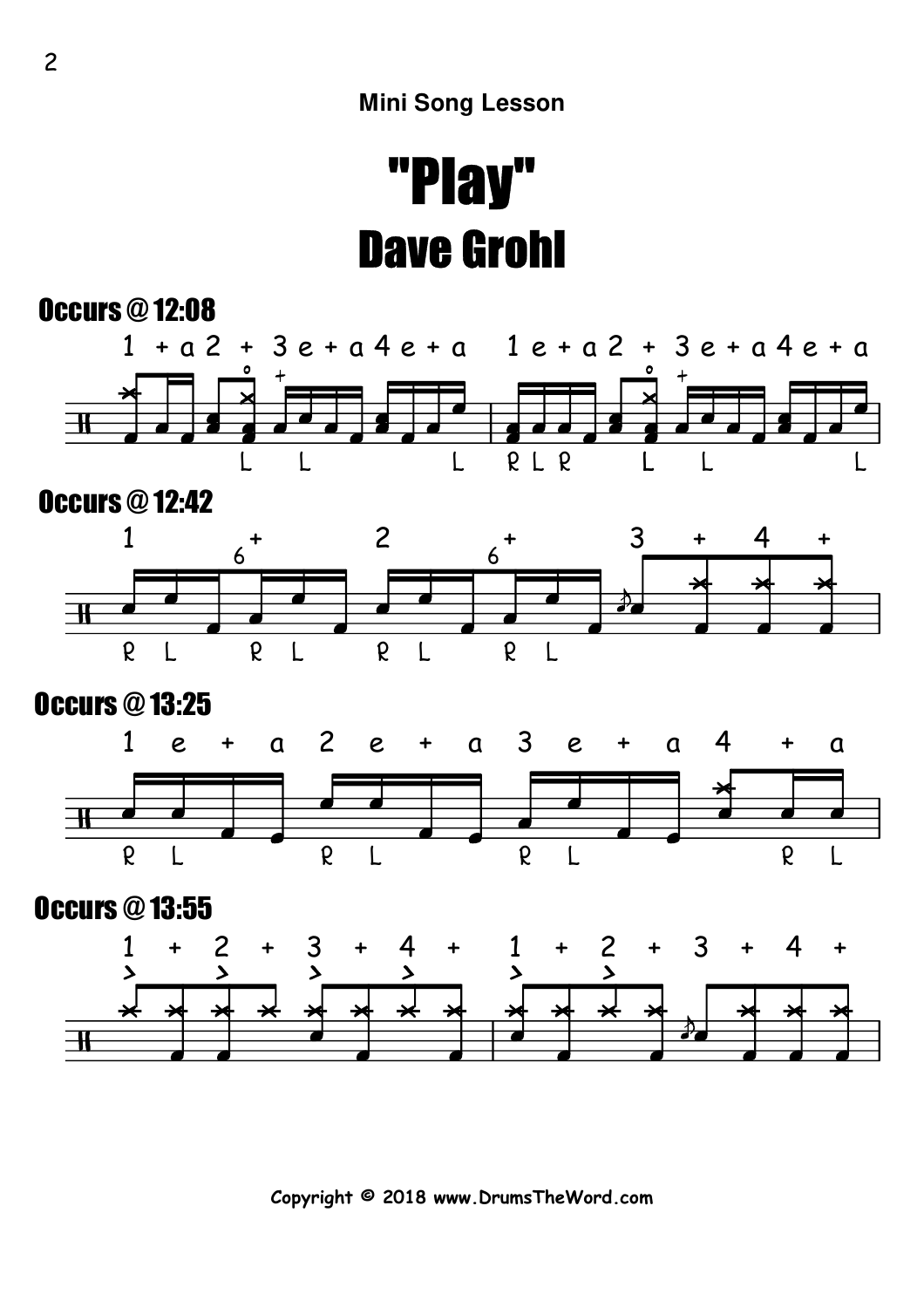$Tempo: J = 88 Bpm$ Occurs @ 14:32



#### Occurs @ 17:53 Tempo:  $J = 170$  Bpm



**Copyright © 2018 www.DrumsTheWord.com**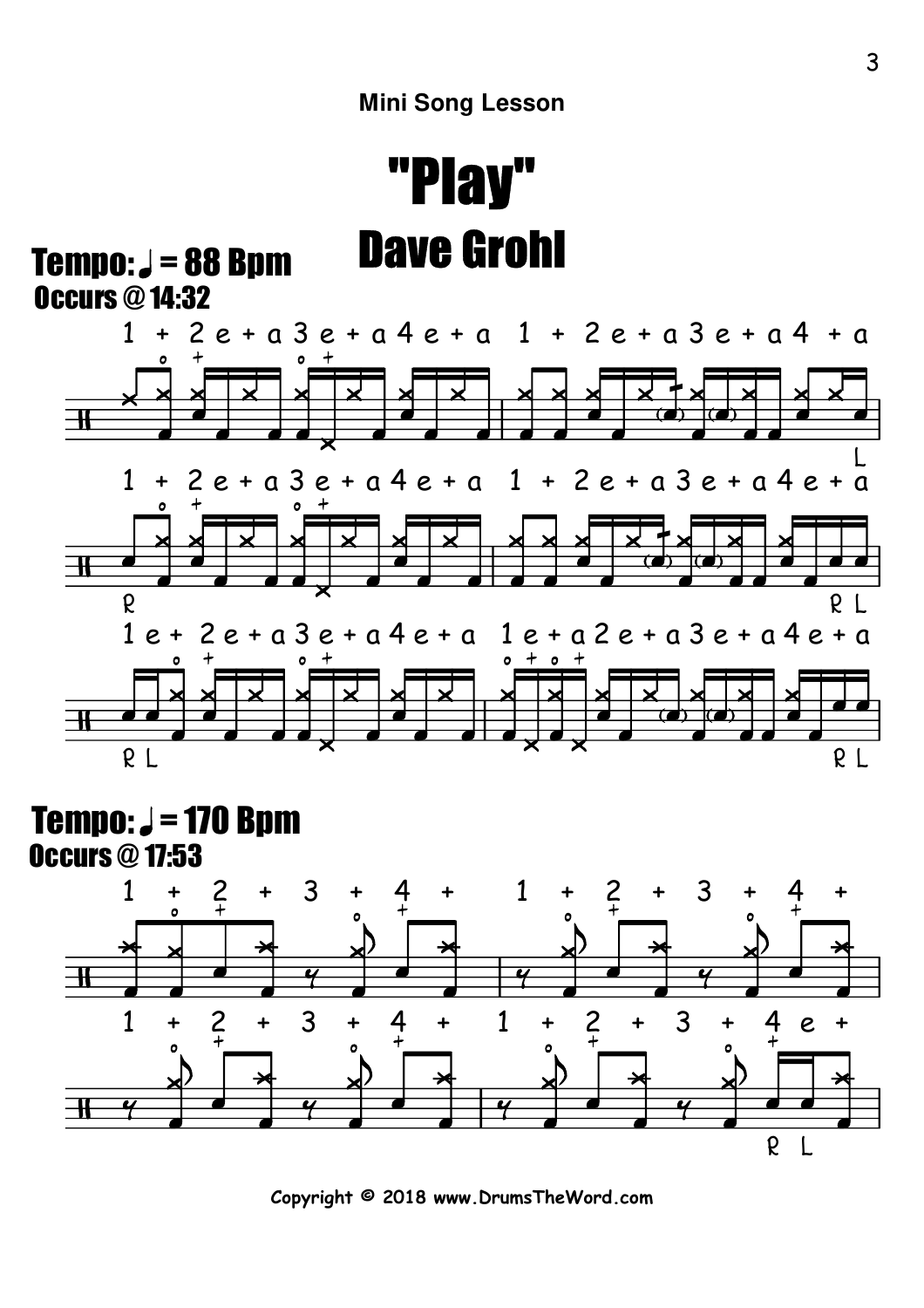#### Occurs @ 19:09  $Tempo: J = 131 Bpm$



Occurs @ 23:57



**Copyright © 2018 www.DrumsTheWord.com**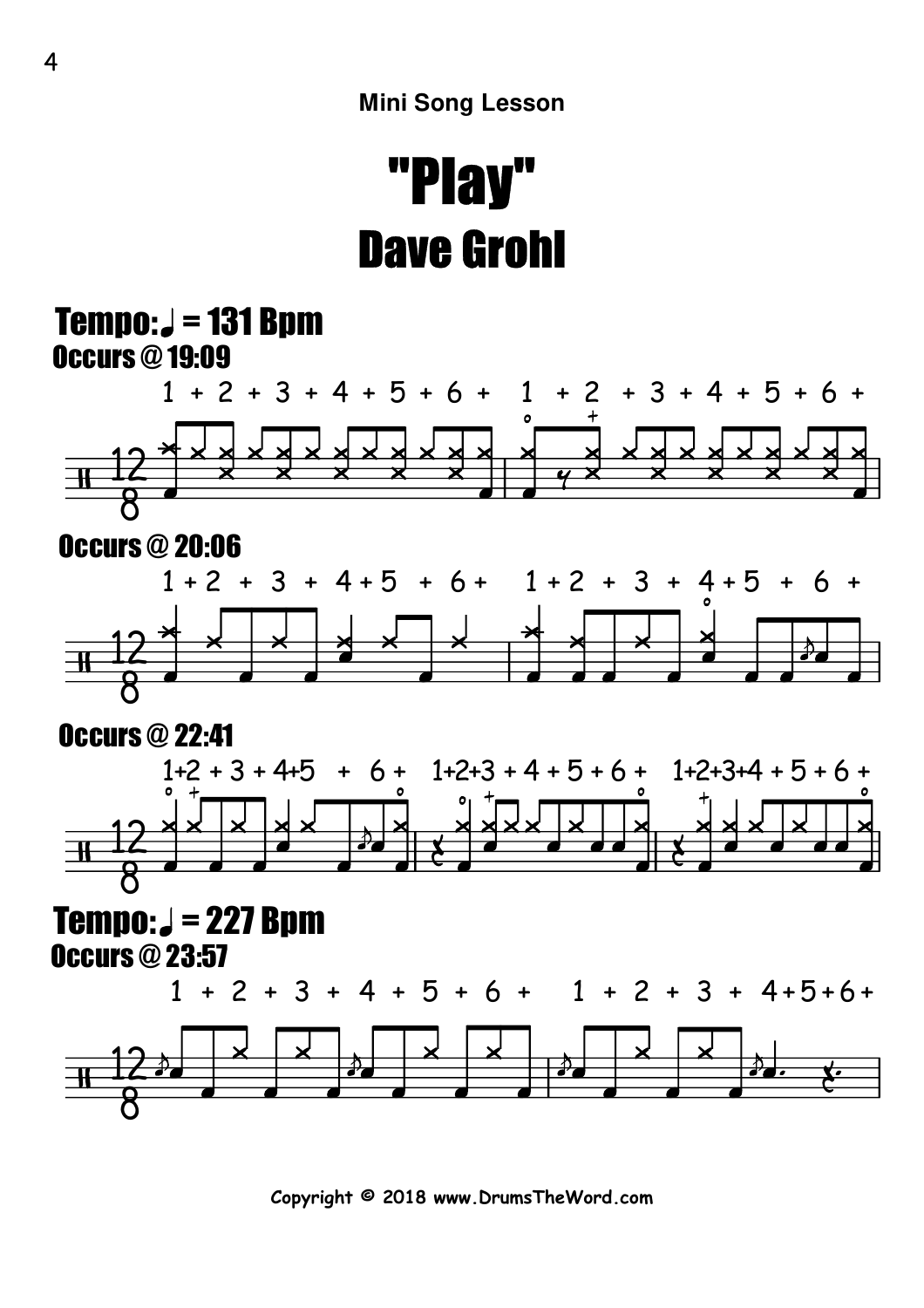

**Copyright © 2018 www.DrumsTheWord.com**